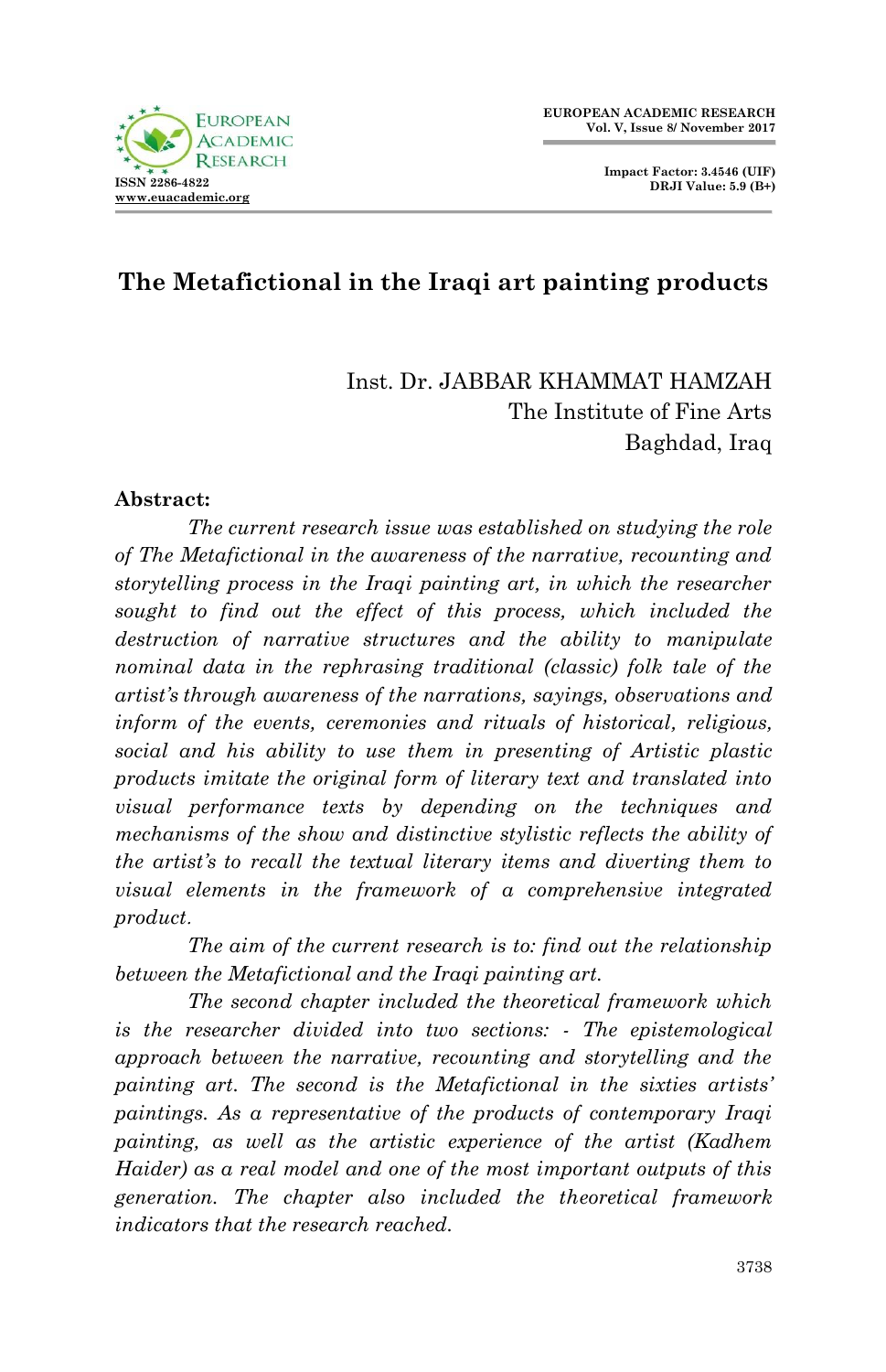*The third chapter includes the researcher's Procedures in achieving the goal of the research. The researcher has chosen a collection of the artist Kazem Haidar's paintings as a representative of the paintings of the sixties of the twentieth century, which the researcher has subjected them to study and analysis to reach his goal of research*

*The fourth chapter includes the main results of the research.*

**Key words:** The Metafictional, Iraqi art painting products

## **CHAPTER ONE**

#### **Research Problem:**

The aesthetic text reading in general and the plastic in particular requires knowledge of its references and intellectual premises from the subject matter and idea in effect of the show mechanisms and its techniques and materials. The creative plastic achievement, whether it is a painting or sculpture, whatever its trend and style, is a visual text. When the concept of the plastic text meet with the literary text, the identification of the two concepts as a definition can't be separated, because if we look for the reference of the vocabulary and its origins (the text) we find the same purpose in meaning and interpretation. When an artist paints, sculpts or builds, he just reproduces the production by accumulating his experience, knowledge and by accumulating images in the folds of memory under the subconscious layers, When he begins to perform, he moves to the conscious producer stage in rearranging and organizing the creative achievement as a cognitive product especially in the basis of knowledge-building is "accumulation, organization and development"1 .This may consist of visual units consisting of micro-units in literary linguistic form or as a result of them as a simulation of their subject matter or embodiment of their idea with different technical or stylistic depending on the capabilities of this doer's, Based on this, the plastic art achievement of any kind, is the collection of the achievements of others. Today, many of these achievements are translated into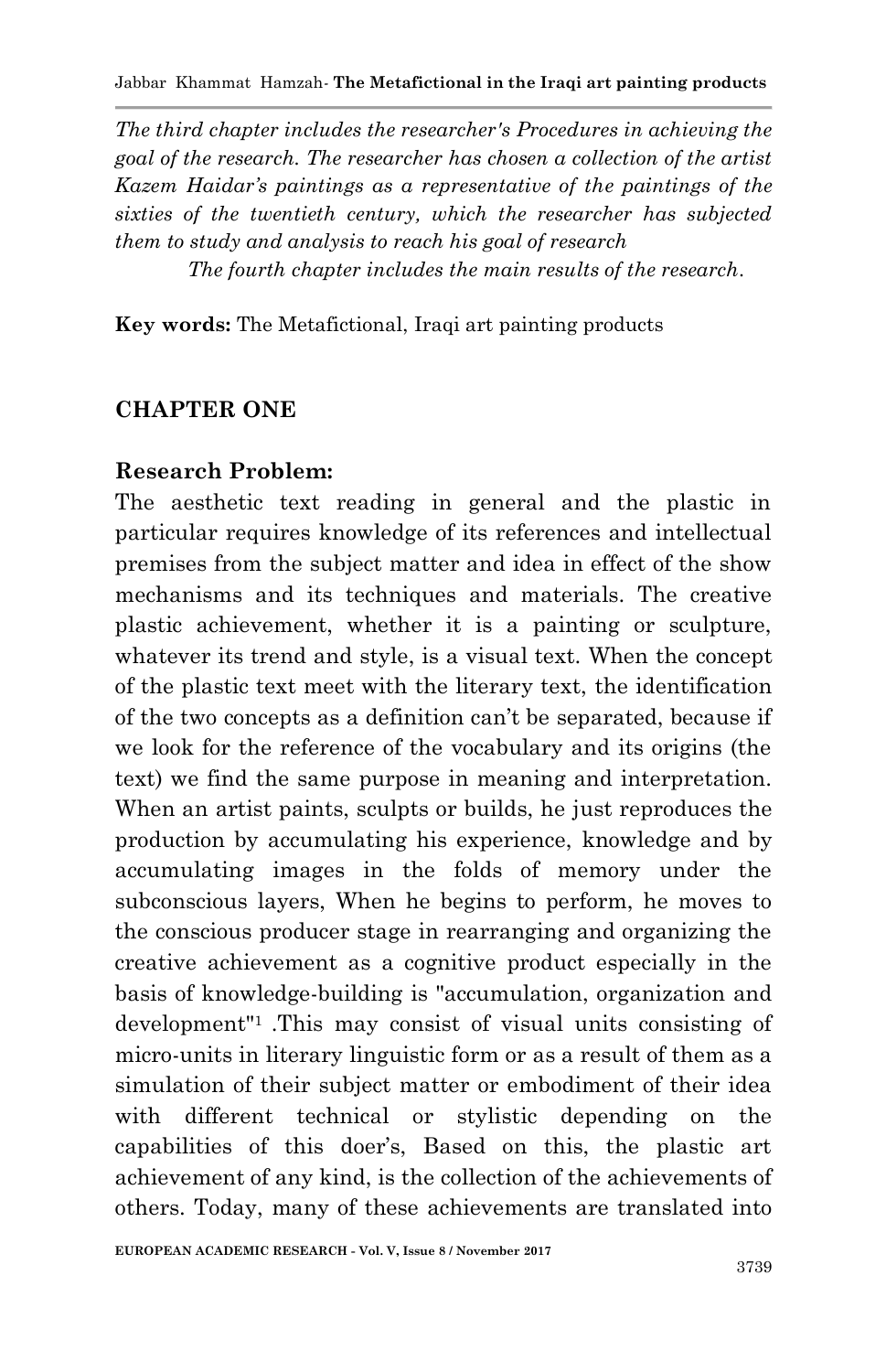narrative or recounting storytelling texts that stem from the linguistical Cultural heritage whether written or oral, transmitted through generations and past periods according to the text particularity time because of the (textuality and uniformity)<sup>a</sup> the purpose of this text is to express the artist's conscience and thought on the individual level or is the introduction of ideological issues of any nation according to a new artistic vision represented in the (contemporary - heritage) and almost artistic productions are not without the social, political or historical impact stemming from the artist's awareness of these issues through his knowledge of the elements of his period until achieving the state of Comprehensive cognition.

## **Research importance:**

The importance of the current research is to:

- Highlight the role of awareness of the narrative recounting in the products of the Iraqi painting art.

- An attempt to enhance the movement of plastic art to know the nature of the relationship between narrative heritage and artistic plastic production.

#### **Research aims:**

The current research aims to:

1 - Detecting of the relationship between the Metafictional and the products of the Iraqi painting art.

## **Search limits:**

1

- The drawings of artists of the sixties of the twentieth century.

<sup>&</sup>lt;sup>a</sup> Textuality: means a phenomenon that represents a text that contains references to other texts. If there is a textuality in the plastic art it is a Uniformity.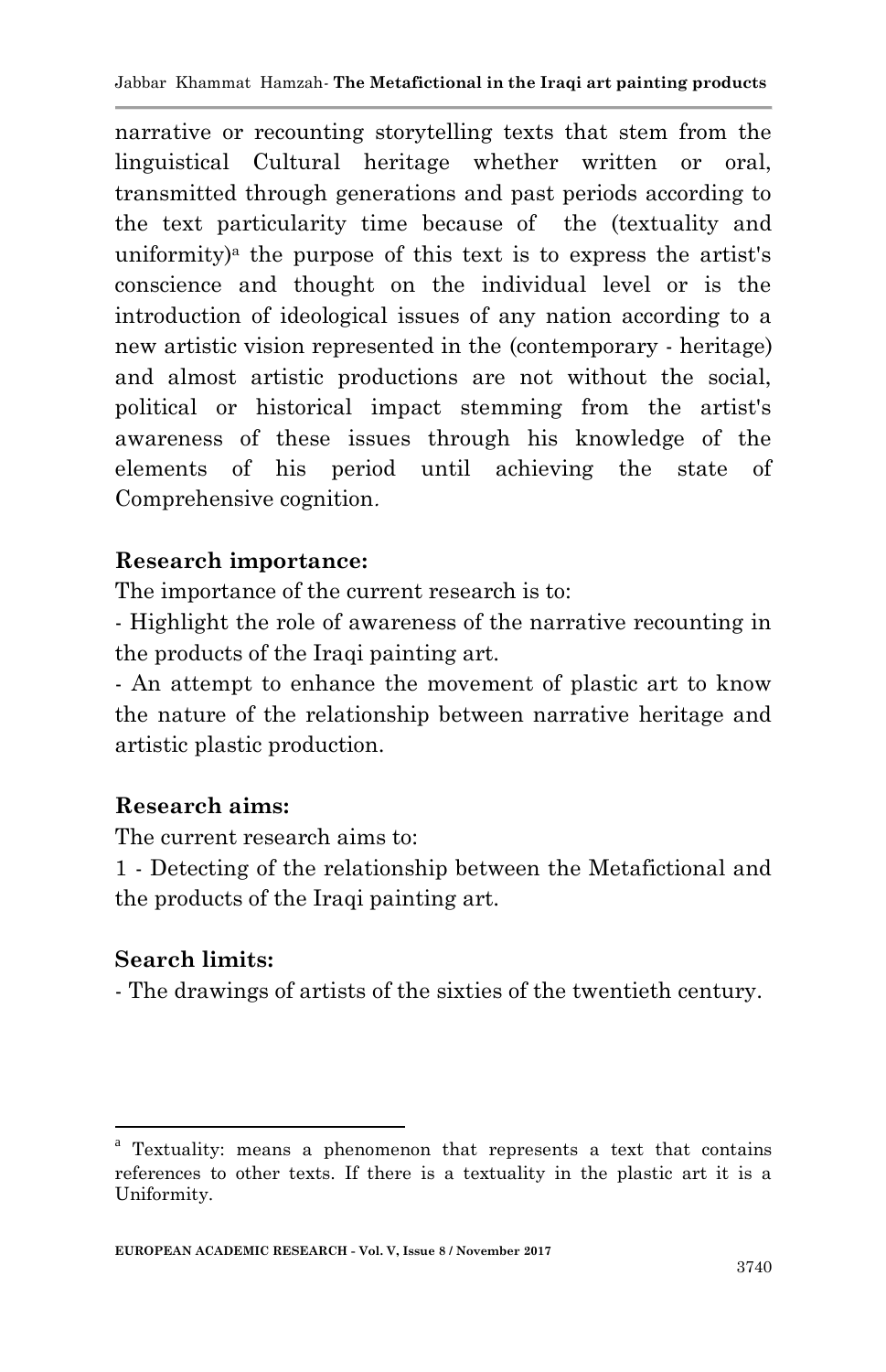Jabbar Khammat Hamzah*-* **The Metafictional in the Iraqi art painting products**

## **CHAPTER TWO**

## **The Epistemological approach between the narrative recounting and the art of painting.**

The metafictional<sup>b</sup> term is one of the contemporary modern terminology in literary and criticism studies, which represents consciousness in the narrative process. " While the fiddler appearance prevails in the Western metafiction , we find it less common in Arab stories, replacing it with social and political awareness where the narrative distruction in the contemporary Arab literature apparently often embodying a stinging comment on the current social and political problems in the Middle East" 2 . The metafiction side by side with textuality form together one unit in relationship to overlap and integration in the formation of recounting narratives of modern Arabic narrative, "There is the storytelling literature loaded with textuality side by side, sometimes united by a metafictional wave in modern Arabic writing this wave include metafictional This wave includes awareness of the traditional narrative process, and the ability to manipulate nominal data, in addition to other techniques" 3

The concept of storytelling refers to informing or telling stories about the events of a story matches The concept of narration, which refers to the narrative of chronicle and events in that story, (Todorov) wrote the narrative science for the first time in 1969 in his book (decameron rules) and known as (science of story)" 4 . The term narration science or narrative is one of the terms that joined the circle of criticism functioning under the influence of structuralism. Its aim is to provide a

1

<sup>b</sup> In the language dictionaries, the term "meta" refers to the concept of Beyond, which is linked to the absence of consciousness while become the sense of consciousness in the studies of awareness of cognitive processes (Metacognition) is a Knowledge activity which has been interpreted in terms of perception and knowledge, as was first reported by the scientist Flavell. The term metafiction becomes consciousness (Awareness of recounting or narration). -Flavell, J, H. Metacognition and cognitive Monitoring. American,1979.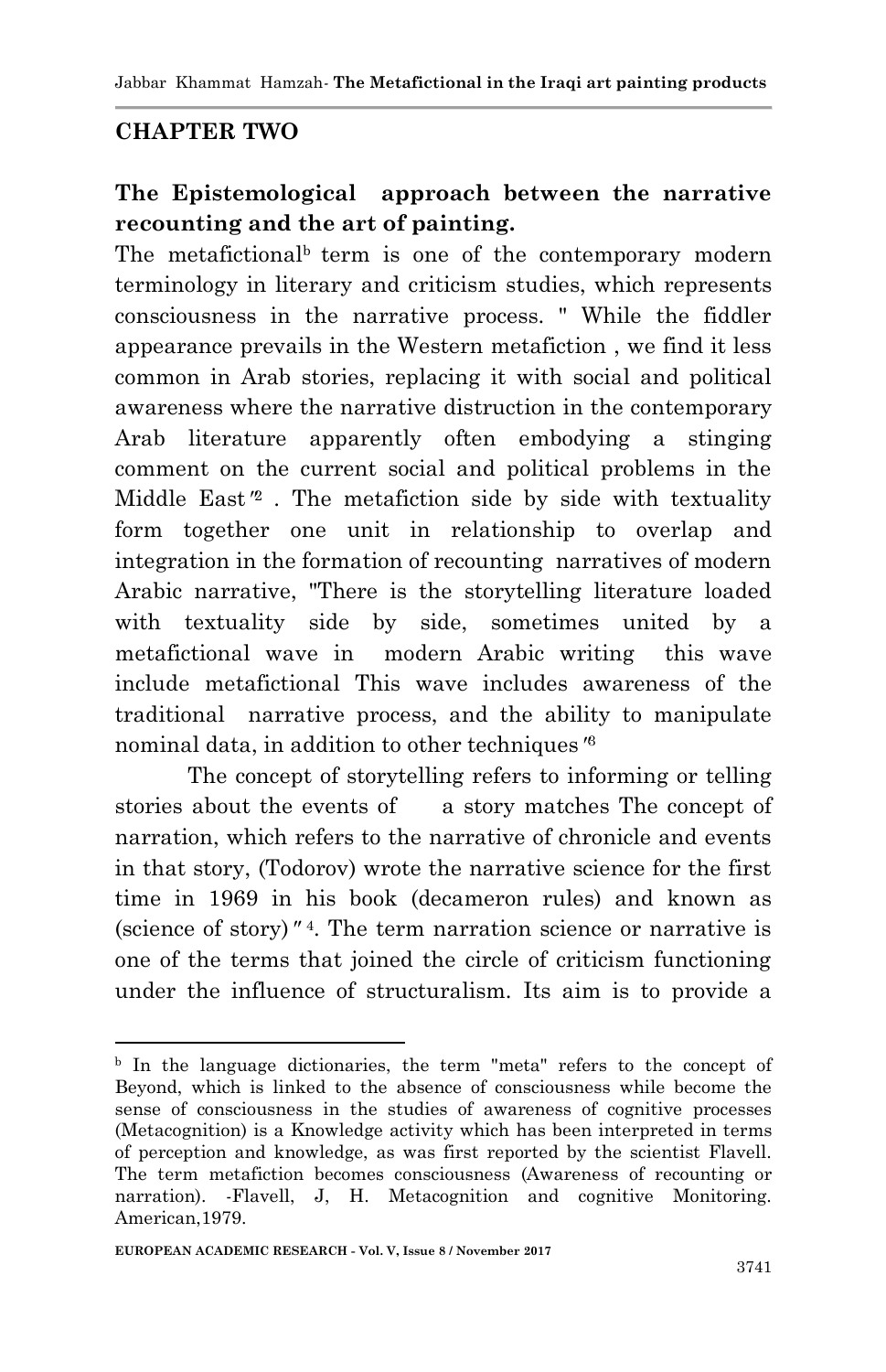systematic description of the differential characteristics of narrative texts in a systematic study of narratives and its structure. The narratives science of Russian Formalists<sup>c</sup> and specifically (Vladimir Prob, 1928-1968) began in his work (The Morphology of  $Myth)^d$  in which he analyzed the structures of stories into parts and functions" 5 . The narrative has become a material for many of the ideas outside the field of literary studies, as scientists began to look at the function of narration in the writing of history, religion, journalism, education, politics and others. Narrative is also one of the methods of effective thinking in operating of thought and its dynamism and providing of sciences and knowledge "Constructing narrative representations is one of the means by which we give shape and meaning to the reality that we are aware of. Narration is, in another word, a basic way of thinking or (a cognitive tool). " 6

We will try to address the issue of awareness in detail and clarification, as a central focus in the current study, the process of awareness in its general relate with knowledge, as knowledge is the product of the active and work of the human mind which includes the various products of thought in which the outputs take shape, Knowledge helps to understand and analyze phenomena and surrounding variables to control them and achieve their goals, while awareness of knowledge is a higher level. "It includes two basic components: self-awareness of knowledge, and second: self-organization of knowledge." <sup>7</sup> . The realization of awareness in knowledge means ability and control to fulfill its requirements And the possibility of rearranging and shaping them in other formats. When the

<sup>1</sup> <sup>c</sup> Russian Formalists: A criticism school and literary group founded in Russia (1915-1930), their most important ideas focused on the aesthetics of form. Its influence diminished and some of its members emigrated to Western Europe after the events of the October 1917 revolution. And its members: Jakobowski, Aikenbaum, Probe, Shklovsky, Bakhtin, Jacobson, Jermonsky, Tinyanov, Vinogradov, Tomashevsky and others. See: Criticism of criticism, Tzvitan Todorov, T. Sami suiddan, Baghdad, House of Public Cultural Affairs, 2, 1986, p. 35.

<sup>d</sup> The term morphology refers to the science study of the shape and structure.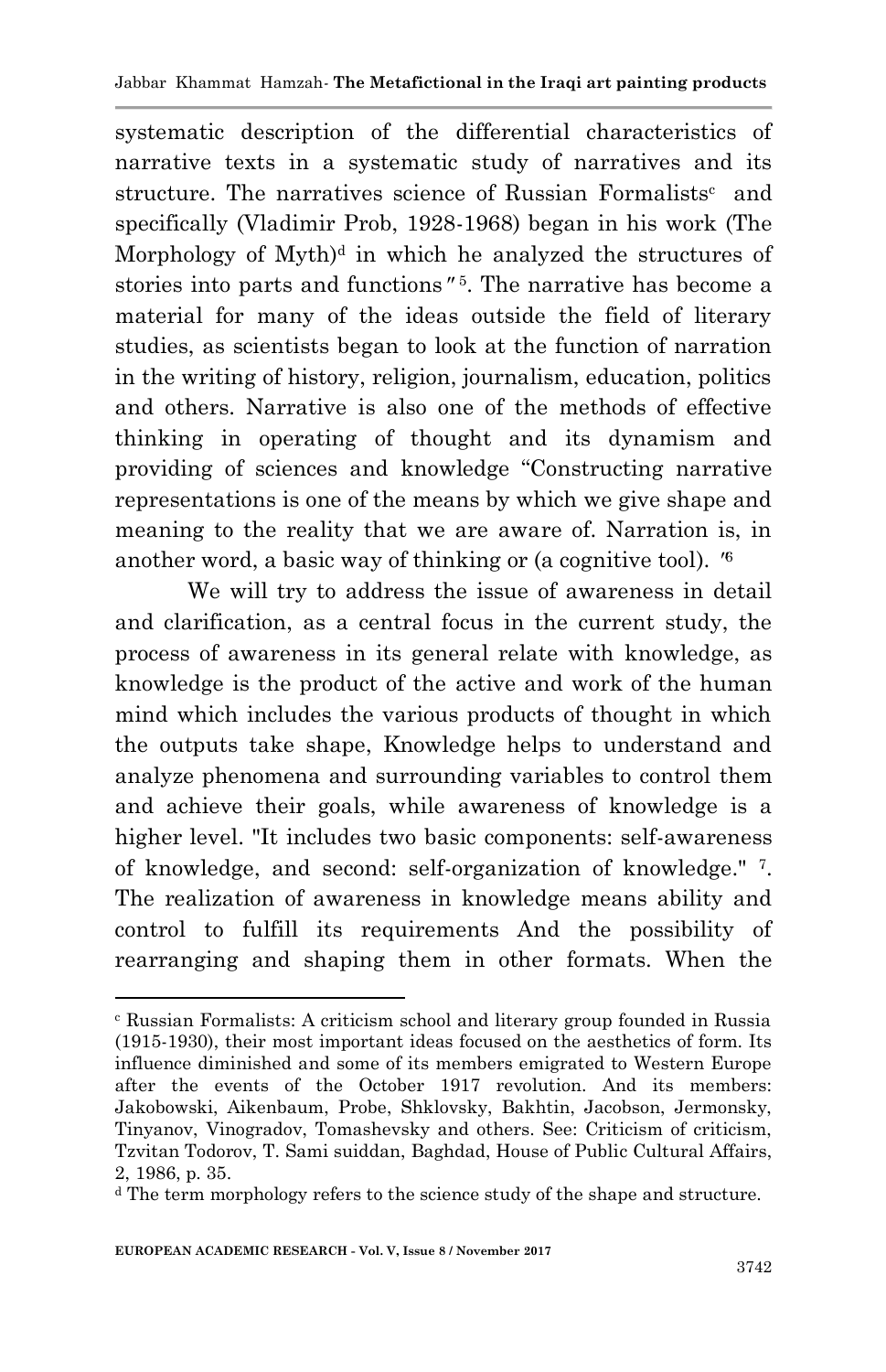integration of the mental system of man, the brain and cerebral cortex begins to build a system of consciousness and foundations of consciousness and knowledge, which is usually formed with motivation and emotion in which a lot of psychological, psychological and social effects "The stages of human consciousness are sequentially controlled by two main centers, the first: the physical device, the center of the brain and the cerebral cortex, and the human, historical, cultural, and the second: is the environment surrounding man, including geographical, social, historical, cultural and economic by combining the two centers made up knowledge which forms by the consciousness systems of man". <sup>8</sup>

Any visual text is written in shapes and colors, its texture is a gamut of texts (drawings) that have converged or diverged from its contemporaries or precedents. A painting or artistic achievement is only the textual layers or the geology of old or modern artistic texts, that is the artist, as mentioned (Merloponte) existential French philosopher is looking for ancestors of what makes such a possible attempt is the association of all times to one particular time, " Indeed, both the classical artist and the modern artist belong to that one world (the world of drawing) to this day" 9.

As mentioned above, the textuality is the most important mechanisms and tools for narratives awareness (metafictional) the complementary and supplementary of it in establishing the concept of modern Arabic narratives, Critic (Shklovsky) is a member of the Russian Formal Society, which broke the idea (textuality)<sup>e</sup> he says:" The work of art is recognized through its relation to other works of art and the citation to the interrelations that it establishes among them, not only the opposing text, which is created in parallel and

1

e (\*) Contemporary criticism studies confirm that the first to formulate a concept in the so-called texuality is Mikhail Bakhtin (1895-1975), although he did not call it by his outspoken name, and the critic (Anik Bouguet) has mentioned that "the term textuality is derived from Julia Christieva, written in 1969 in the research of semiautomatic analysis".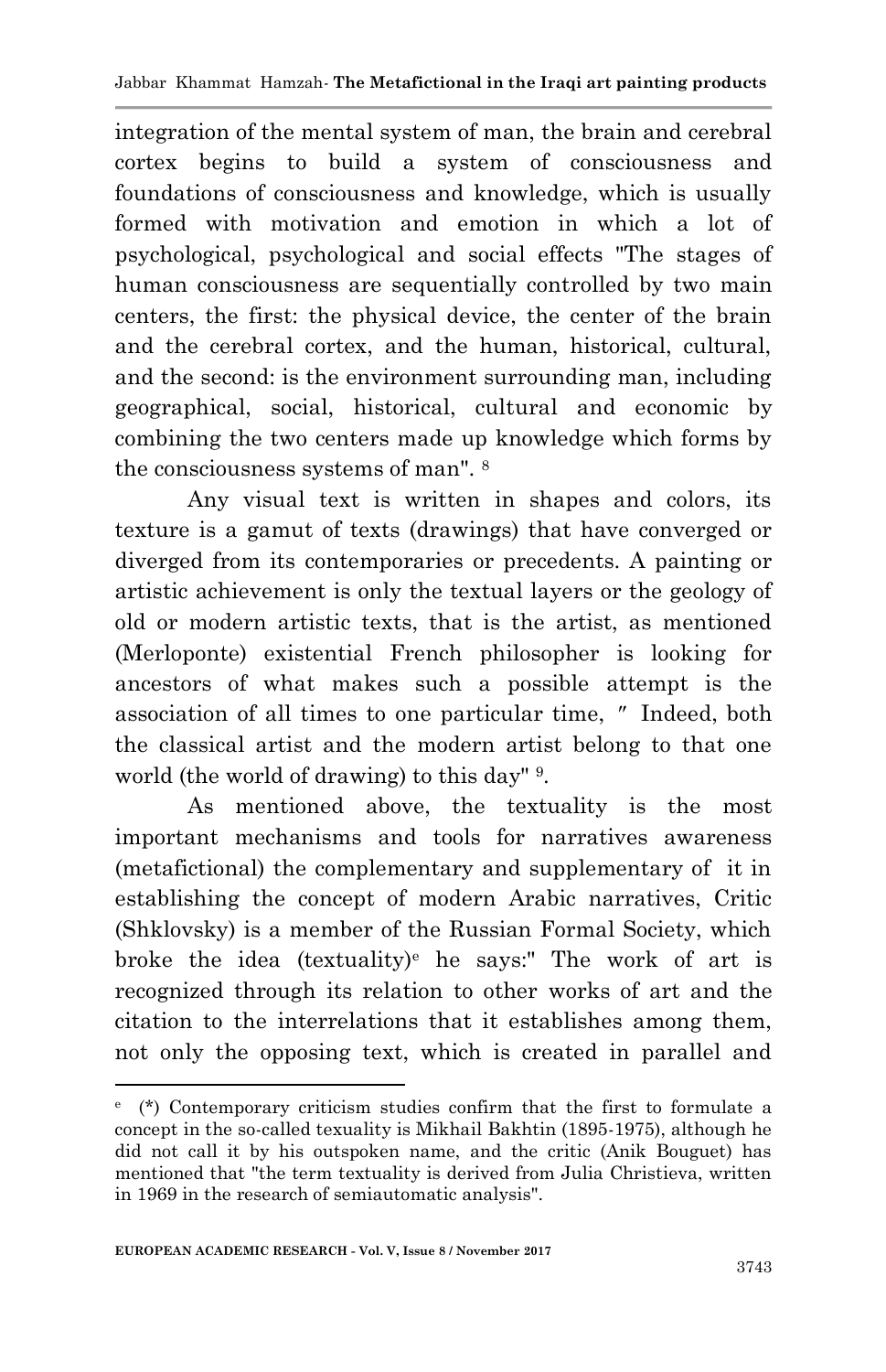corresponds to a particular model, but that every work of art is created as such" <sup>10</sup>.The textuality is usually between text and text beginning with the texts of the artist with its text or with any text that he called to and has no relation with any period or era. The textualited text as a Flying bird is free in any flying space and in any spot that settles, not necessarily follow the transformations sequence of schools and trends in the plastic art and areas of color and the distribution of lights and shadows, in sum, there is no single text, or there is no virginal or original text that is not based on overlapping texts. The text remains in accordance with the semiotic method a system of signs is not limited to writing in literature and criticism, but goes beyond creative products such as painting, sculpture, music, etc., but the links between literature and art according to some sources<sup>f</sup> is characterized by the mutual influences between the arts, which date back to three thousand years of history of literature and art in the West and East, many of the literary and plastic artists have influenced and influenced over the hundreds of years, The writer inspired the painting, the picture, the engraving and the statue. The painter, the photographer and the sculptor inspired the literary text, and they drew or embodied what the writer had written with the words. One of the earliest texts refer to this link is Simmonds<sup>g</sup> which he says, "The drawing is dumb Poetry and the Poetry is a speaking- image, should the writer to write by his eyes and painter to paint by his ears" "<sup>11</sup> these links are illustrated in the words of the Italian painter Leonardo Da Vinci, he says "the drawing poetry is seen and not heard and the poetry drawing is heard and not seen"12 he describes himself as "a writer of a picture and a painter of words"<sup>13</sup> he describes creativity as hearing paintings and watching poems also, he describes creativity as hearing paintings and watching poems. Many are

1

<sup>f</sup> see: poem and painting, poetry and drawing through the ages, Abdul Ghaffar al-Makkawi, 1987.

<sup>g</sup> a poet from the island of Kyos in the country of Greece who lived between 468- 556 BC .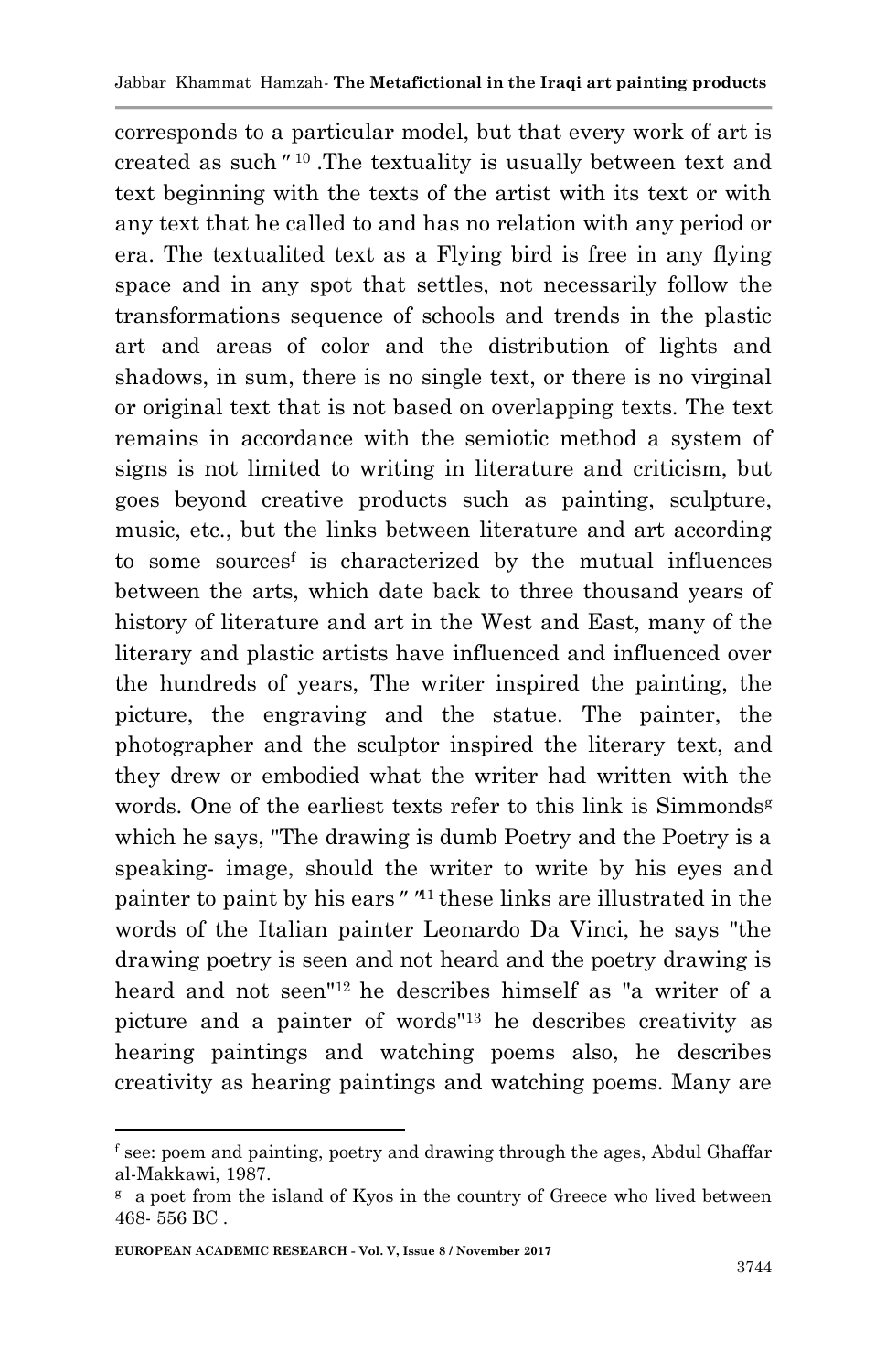the evidence that recognizes the convergence of painting art and literary texts and their relate with real relation and links, in sum, literary text and drawing are two kinds of simulation, but they differ in the article they are narrate, one is painted with colors, shade and the other with the word. In sum, literary text and drawing are two kinds of simulation, but they differ in the article they are narrate, one is painted with colors, shade and the other with the word.

#### **The metafictional in the drawings artists of the sixties**

The follower of the contemporary Iraqi art scene finds that it was not born out of nowhere but came as a result of strenuous efforts made by the Iraqi artist in his ongoing struggle to create the thinking of Iraqi society To accept a culture of art characterized by a combination of an Arab heritage with an Islamic spirituality and a modern European thought with an experimental scientific tendency, Iraqi plastic art has begun to be influenced by Turkish influences mixed with an Arab-Islamic cultural heritage. This was done by a group of young Iraqi officers who paved the way for the plastic art movement in Iraq. They were amateur painters who studied painting in Ottoman military schools in Turkey, As one of the basic curriculum complementary to their academic studies, including "Abdul Qadir painter and Amin Jarwa and Haj Salim and Assem Hafez and others" 14 their themes were based primarily on portraying nature and everyday scenes in a realistic, conventional way. The contemporary plastic march has undergone several stages, which have been classified according to successive decades, beginning with the founding generation of the movement (pioneers) and after the generations of the 1940s, 50s and 60s. What is noteworthy is that we will deal with the sixties generation precisely as a model and a real example of the contemporary art process, especially the art of Iraqi painting, which was extended according to some sources between 1958 and 1968 especially these 10 years were described as crucial in political and social history following the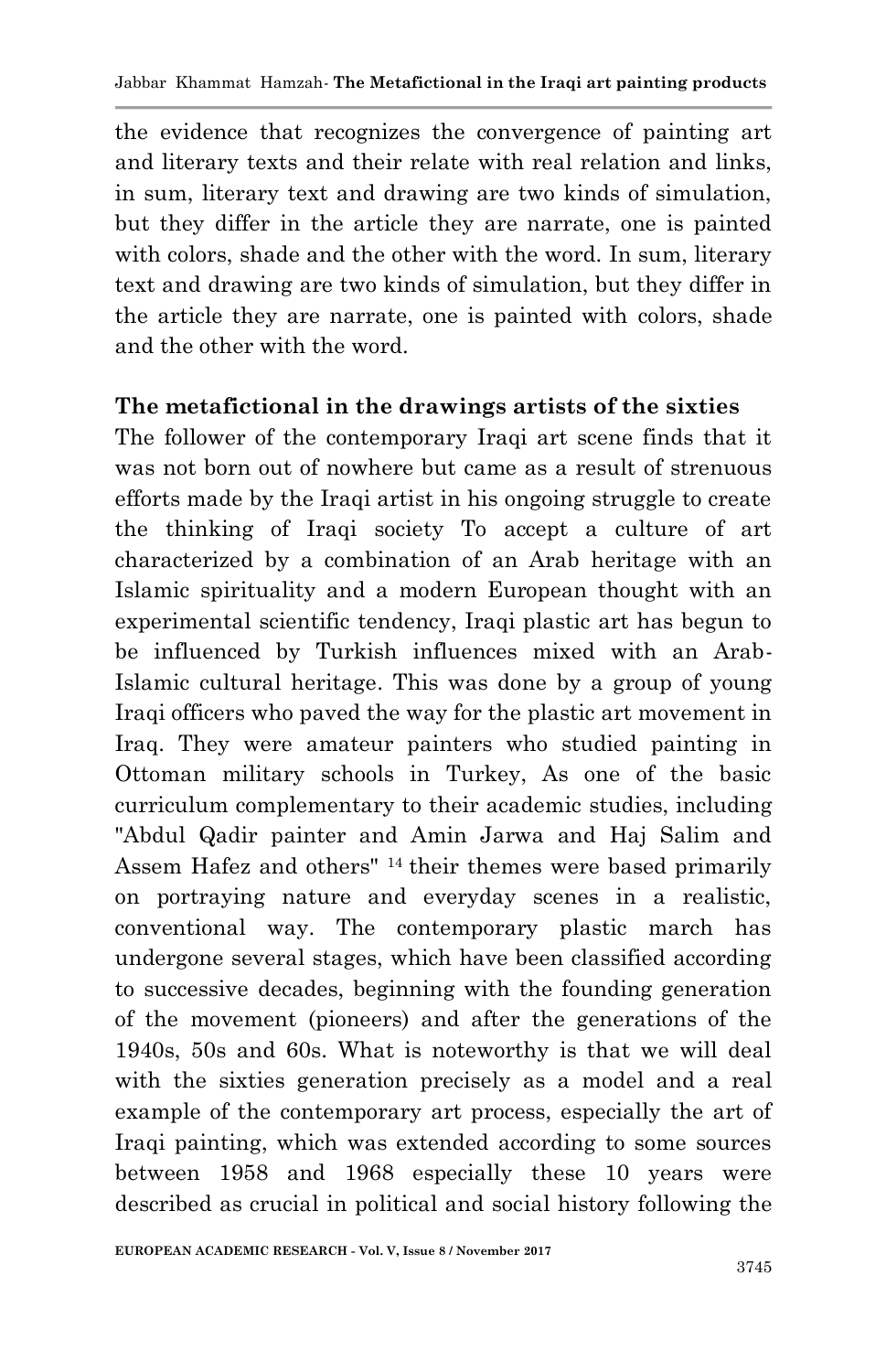transition from the monarchy to the republican era as well as some dramatic changes in the course of public affairs in the modern history of Iraq, which was reflected in a way In addition to some dramatic changes in the course of public affairs in the history of modern Iraq, which was reflected in a way and another on all cultural fields in general and the arts in particular, as this generation is distinguished from what preceded it and later of generations with several of descriptions from them((generation anxiety, generation looking for a new language, generation out of the frame and others).  $15$  These descriptions provided the generation with dynamism and effectiveness in the search for a new identity and a distinctive character for the artists of the stage In the midst of the acceleration of events and developments on the ground in which the painters to bring the process of concern legitimacy as a stage of labor generated by the ideas and bursts of energies and explained the reason for the thirst to undergo new experiments and attempts and move away from the so-called traditional art and the trend towards modernity, renewal, originality and deepness and registered condemned for the aesthetics of the traditional reality was the result of the return of many artists to the heritage and civilization as one of the most important sources of creativity and unity of expression that characterized the era Thus, " appeared the experiences of Muhammad Muhruddin, Ismail Fattah Turk, Kazem Haider, Diaa al-Azzawi, Rafa al-Nasiri, Nuri al-Rawi, Mohammed Aref and others who returned to the environment and heritage"16 . There have been many attempts by some artists to connect to a classic example, as is the case with writers and authors in that era to follow a new methodology and style of thinking came these attempts "are compatible with the call made by the artist (Jawad Salim) to discover the aesthetic elements in the local environment and to connect with a classic Arab example in painting." (Contemporary - Heritage) has become one of the most important issues on which to establish influential intellectual and stylistic convictions"<sup>17</sup> .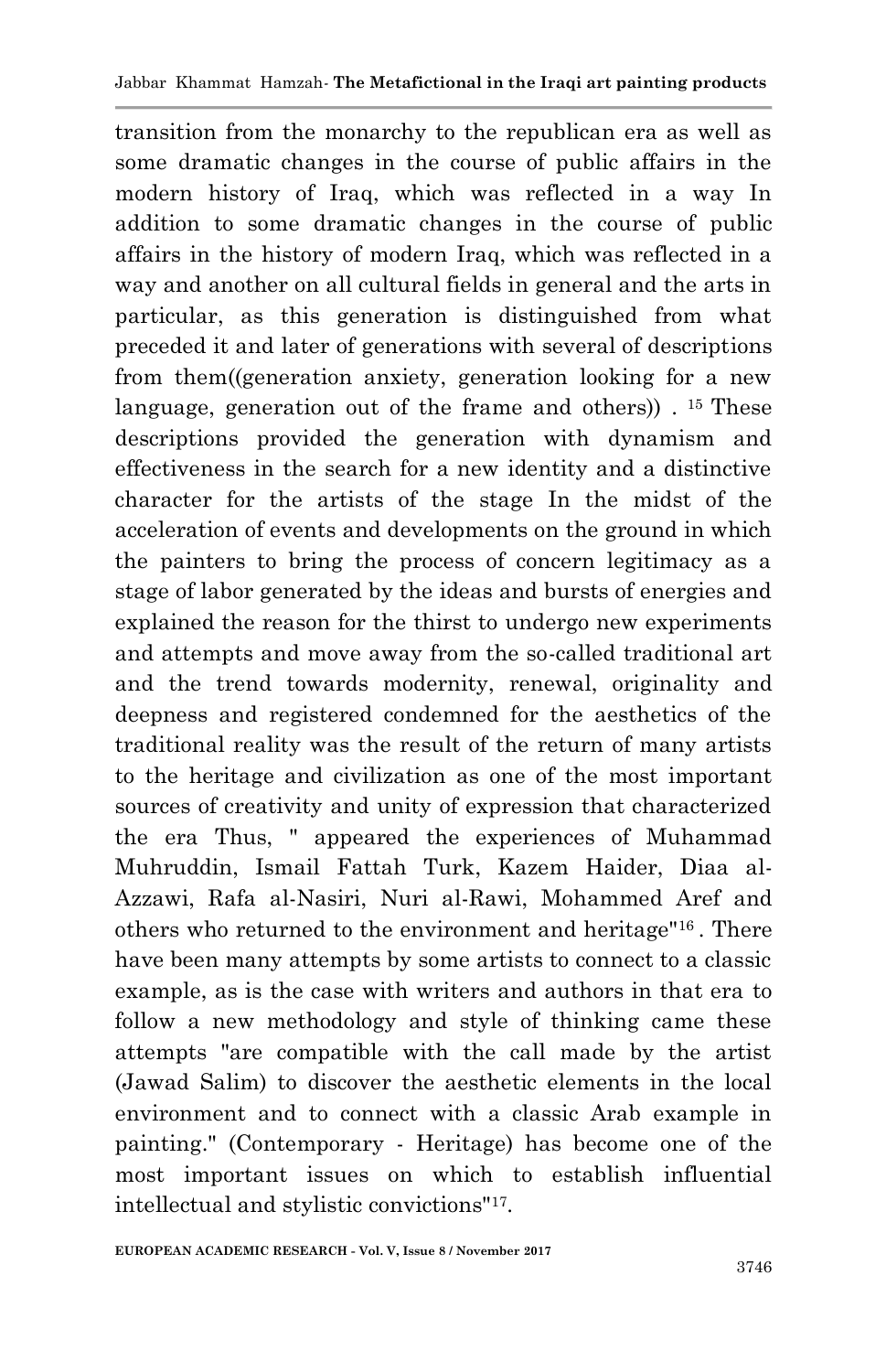In order to find out more closely the sixties generation of contemporary painters in Iraq who have a dialectical appeal (contemporary - heritage) within the framework of a comprehensive and interrelated approach to the search for the impact of (metafictional) represented by the artists' awareness of the narrative storytelling, We will highlight one of the most distinguishing and important stations of this generation (Kadhem Haider), which is an artist whose experience is an extension of the experiences of the pioneer generation. He was born in Baghdad in 1937 and graduated from the Institute of Fine Arts in 1957. He also studied drawing and theatrical decoration at the Central College of Arts in London and graduated in 1962"18. (Kadhem Haider) is one of the experimental artists, he took realism as a holistic character in his productions in which his artistic experience characterized, as in the case of many of his contemporaries (Kadhem Haidar) inclined in his experience to humanitarian issues, in which he emphasized the supreme value of man, so he depicts the conflict between good and evil, his man sometimes trapped and bound tragic and sometimes hero and martyrdom has represented the center or the main point in most of its products," in his exhibition in 1965, he inspired the values of heroism, martyrdom and tragedy in his treatment of form and content, as he reconciled the tragic content of the historical event with the substantive content of the work"  $19$ 

Kadhim Haidar's artistics awareness was formed as we mentioned through his dialectic which based on reality as "His dialectic in art itself reveals a path that the Muslim artist has embodied through his consciousness between the inner and outer worlds of man, that is, the approach based on reality". <sup>20</sup> in reference to the social, political, cultural and religious influences of the present and past on the cognitive and psychological structures and their role in the accumulation of experience of the artist in both theoretical and applied. The effects of narrative awareness are evident in the artist in his inspiration for the popular and religious heritage, especially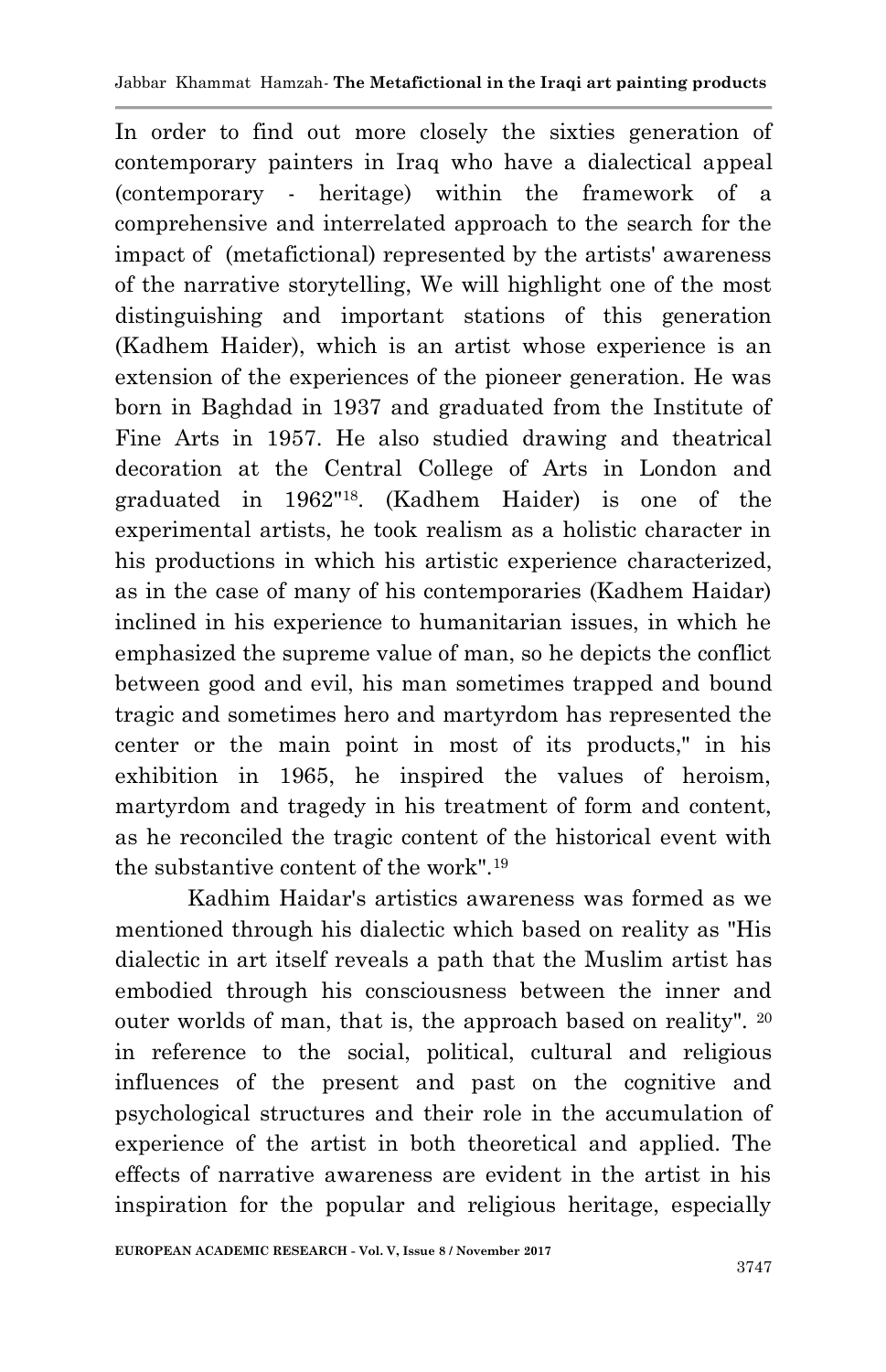that the understanding of heritage and expression of its cultural value in art as in the rest of the literary fields underwent several trends " the artist in Iraq fought to understand the trend to the heritage as in the character (Jawad Salim and Shaker Hassan and Jamil Hamoudi), was (Kadhem Haider) aware of this invitation,but he did not look at the heritage in its formal or external aspects, but tried to draw some of the humanitarian connotations and perhaps this guidance is linked to the character of the artist in general" <sup>21</sup>.The artist (Kadhem Haidar) he was known as one of the experimental artists and the second generation of the contemporary art movement who broke a new door has remained the formal treatment the (Tabbo) of Arab artist, the religion, religious history, especially the Islamic, and all its associated with folklore remained a land forbidden to the Arab artist "The paintings of Kadhem Haidar (the tragedy of Hassan and Hussein) (p) with religious and popular influence as a new attempt to demolish the wall between the artist and many of the Human constants that have been deprived of their use and interaction with them rationally and other topics that have had a direct impact on Arab literature ".<sup>22</sup>

The tragedy was a milestone in the works of Kadhem Haider, as it was present in the foundations of his consciousness, whose motives varied and varied in their sources, which may be attributed to several compressors, including mythological, environmental, religious, historical or cultural. The idea of conflict is not lost on his mind: "This world laden with tension and the mythical climate that moves us from past to present brings back the last image violent and Sharps in its dramatic expression. Of course the artist focuses on the story - the legend - derived from the reality implemented by theatrical sense, which makes it of a contemporary character, It is not to tell the old story, but reconfigured according to his vision, and in accordance with awareness of the process of inspiration heritage mainly". 23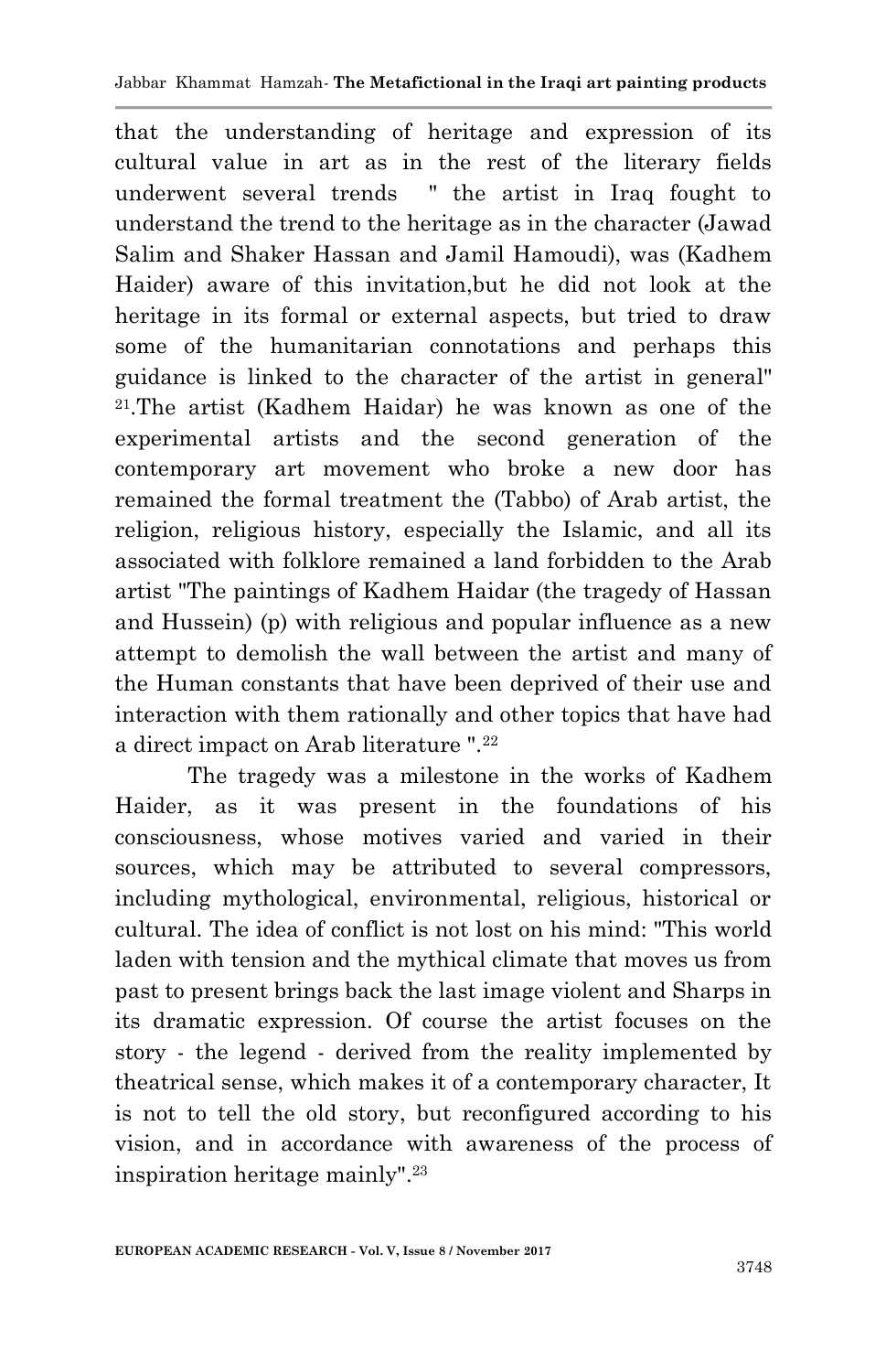Jabbar Khammat Hamzah*-* **The Metafictional in the Iraqi art painting products**

The previous phrase indicates no doubt about it that the artist is able to play in an area of freedom in rephrasing the verbal structures spoken or read or re-grant objects or characters other new names or the ability to manipulate the nominal data this was the hallmark of postmodern and contemporary productions through the use of ancient literary texts in artistic productions that were dominated by the social, political, historical and religious consciousness that influenced the narratives of contemporary Arab literature.

## **THEORETICAL FRAMEWORK INDICATORS:**

1 - Metafictional has been considered one of modern terminology in literary and criticism studies as it represents awareness in the narrative process.

2 - The metafictional shares with textuality in formation of writing and narration in contemporary Arabic literature.

3 - The narrative entered as a material into many fields especially the field of literary studies and as a method of thinking or a tool of knowledge.

4 - The text, as in accordance with the Semiotic approach, transcends the limits of writing, literature, and criticism to the formation of other creative productions such as plastic art, painting, sculpture, music and others.

5 - Reciprocal influences overlap between literature and art, especially the art of drawing over hundreds of years, has been intertwined with real connections as two types of simulations, each in its own way, mechanisms and techniques.

6 - The plastic art especially the drawing has witnessed continuous conflicts in the formation of the Iraqi society's thought to accept the culture of mating between the (heritage contemporary) or between the Arab and Islamic heritage and modern European thought with a scientific tendency experimental.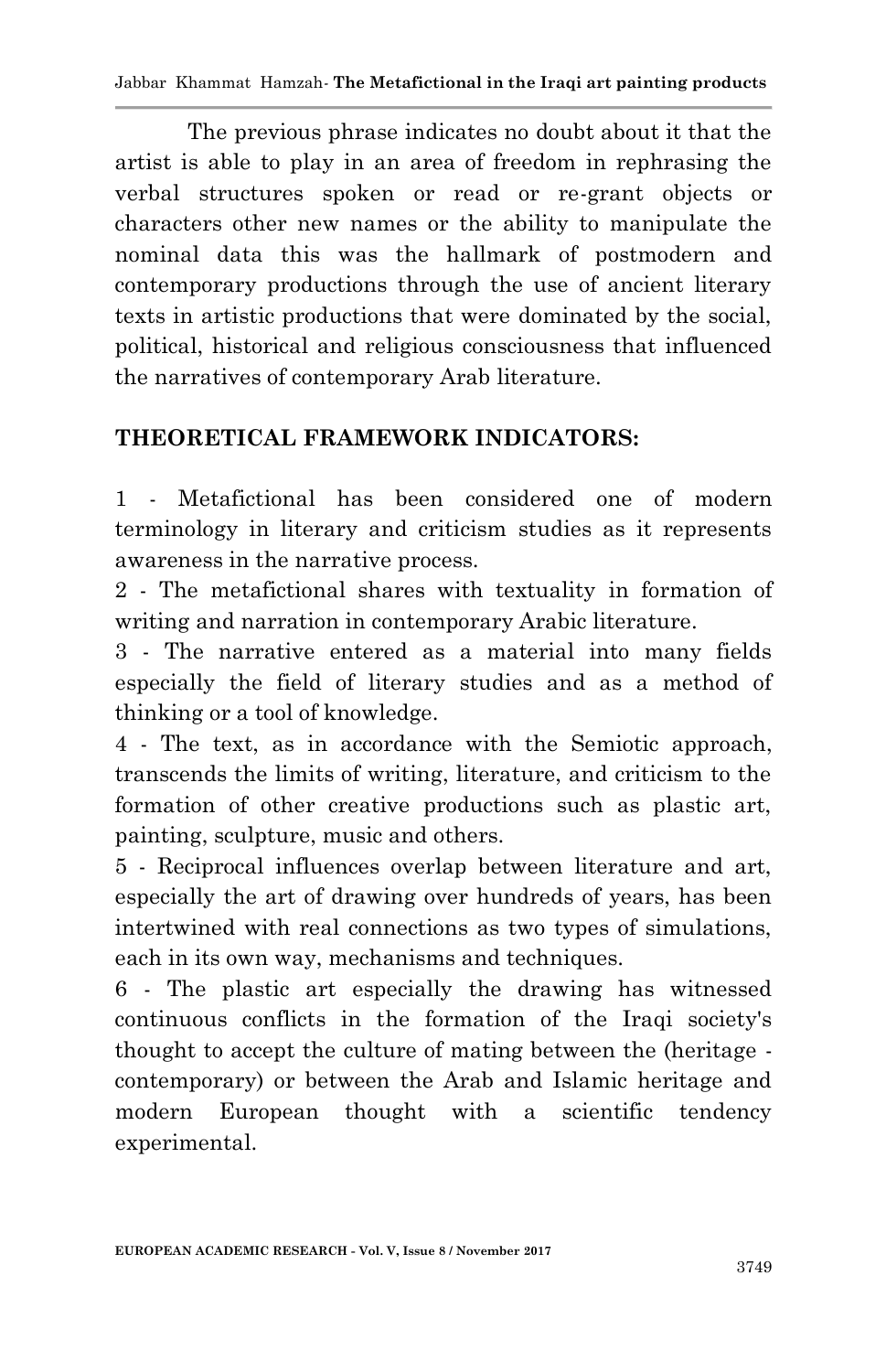7 - Kadhem Haider was conciliatory in dealing with the form and tragic content of the historical event and the substantive content of the work.

8 - Kadhem Haidar was one of a group of experimental artists in the 1960s. His experience was characterized by realism and was a holistic character in his productions.

## **CHAPTER THREE**

## **Procedures**

1 **- Research community**: The original research community was identified within its temporal, spatial and thematic boundaries. The research included a collection of drawings executed by artists of the sixties generation.

2 - **Sample**: Intentional sample was selected for the study and analysis composed of a collection of drawings by the artist (Kadhem Haider) representative of the drawings of the generation of the sixties, has reached (3) samples.

3 - **Research tool:** The analysis tool was selected to collect information from the research sample and included two elements (the form and Content) as the starting points in the detection of the basic structure of the drawings.

4 - **Analysis of artistic productions:** The researcher has relied on the theoretical framework indicators of this research to explain the effect of the metafictional in the productions of the artist (Kadhem Haider) in terms of the form and Content of the composition of the products, and thus the logical method was adopted in the analysis.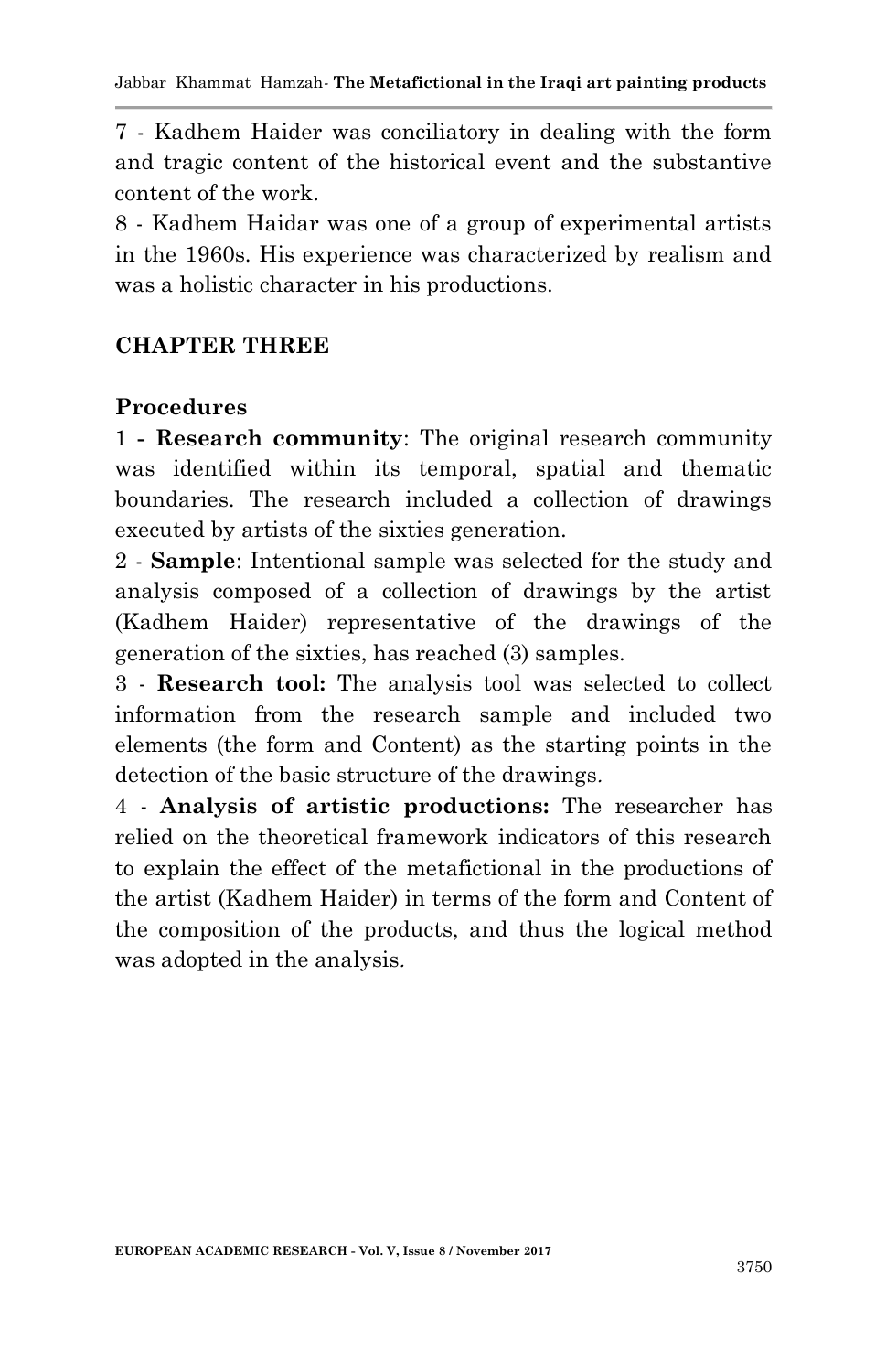

**Figure (1): Name of work: Martyr**

Al-Taff incident this painful tragedy occurred almost 1400 years ago remained an important source for many creative people, but for many artists, as many of the plastic paintings embodied that incident and drew it to the recipient and transferred the emotional influences present in the mind of the artist,here we highlight the martyr's painting of the artist (Kadhem Haider) exists in the Museum of the Iraqi Ministry of Culture, one of a series of paintings carried out by him,in this work we see the soldiers of Yazid ibn Mu'awiyah, which is preceded by the Al-shamer. He holds the head of Imam al-Husayn (p) in his left hand to present it as a gift to Yazid bin Muawiyah,on the right of the painting stands Imam Ali (p) carrying in his hand the sword Zulfikar and he seems from his Standing (p) with twisted muscles as if to rise from his grave to respond resolutely to this striking and remarkable attitude, The image of the sun on that sad day also turned upside down, in another scene and on the top right side of the painting we see Spaya Imam Husayn (p), his women and tents and the presence of birds (swirler birds) on the horizon, integrated the units of the picture, the reference and the symbolic for all work details. Here the artist used modern techniques and aesthetic principles such as repetition derived from ancient Mesopotamia in drawing of signs and people and horses, which revives the processions and re-represent the incident of Karbala the battle that in which Imam Hussein (p) killed with a number of sons of the Messenger of Allah (p), the artist subjected the scenes to a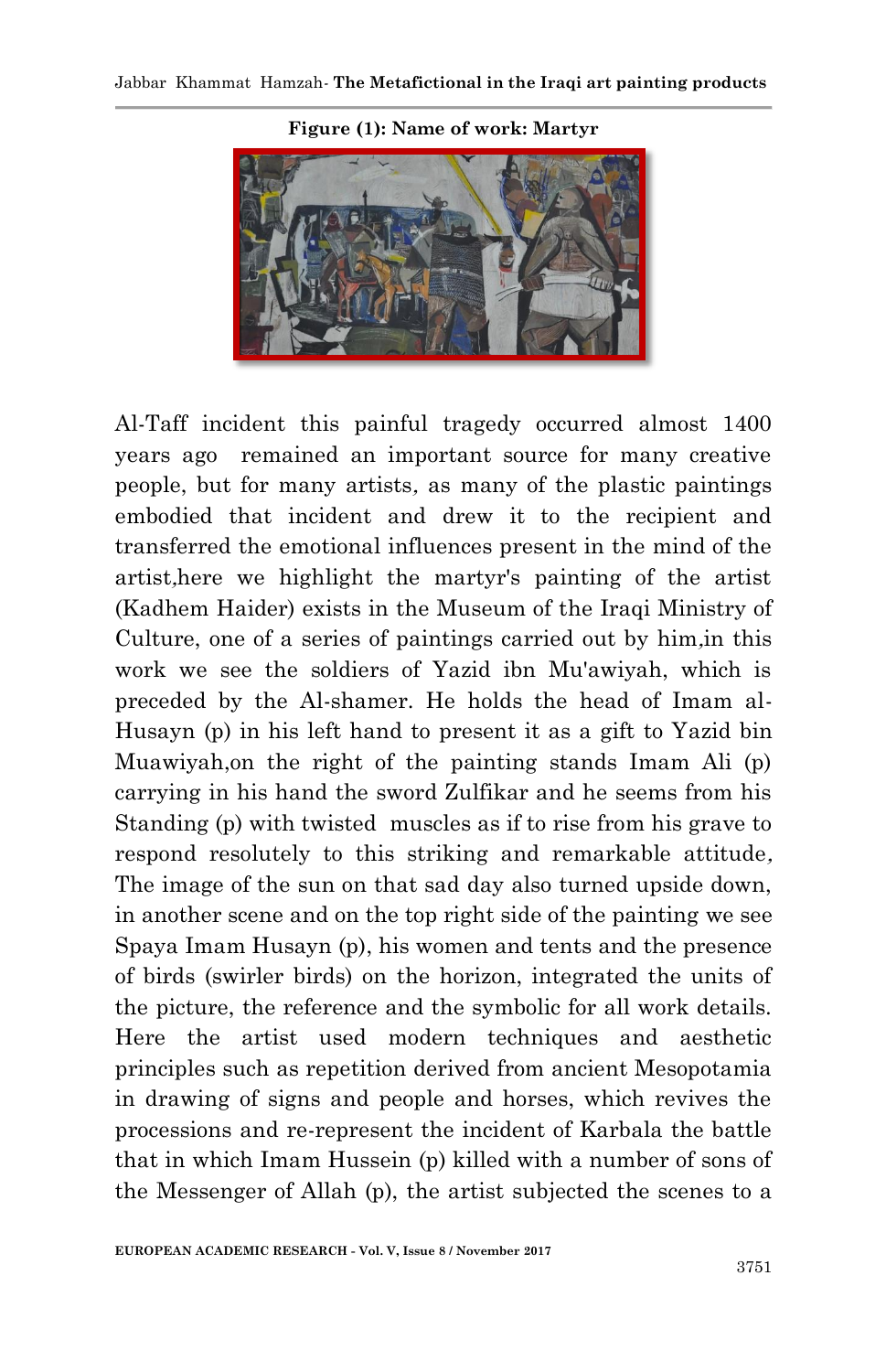kind of abstraction in symbolic formations. Similar to what was offered of poetry poems in the mourning rituals of the incident (Kadhem Haider) composed a poem tells the details of this battle with modern verses he made each painting of the series, similar and mimic one of the verses of the poem that embodied the most meaningful meanings of lamentations The series, which consisted of 32 paintings of different sizes, was exhibited in April 1965 at the National Museum of Modern Art in Baghdad under the title "The Martyr's epic". Kadhem Haidar was inspired by popular narratives in a reduced visual language. His work (martyr) revealed of shaping a concept of mythology sometimes and impressionistic at other times in the plastic path, its mental state, its historical dimensions, the unity of thought in it, and through sharp contrasts, a space that was a color or a line to the point where love overflowing out of the unity of style, and also because of the symbolic wealth and through the mutual language between the issue of martyrdom and the testimony of the times, this language of emotion is embraced by a moral and mythological presence that makes it permanent in the dramatic vision behind the symbol. The artist did not retreat within the concept of drawing alone without penetrating its boundaries to express a social attitude, this attitude between art and society is an important aspect in the life of the artist, as this is reflected in the attitude of (Kadhem Haider) inspired by heroic story through dealing with the fact that Karbala known in the popular and religious heritage of Iraq and the impact left in his memory and consciousness we see him biased of the story or the myth as a bias to glorify the symbol, not the bias of sectarian fanaticism, by shedding light on the character and the real dimensions of it as a sophisticated model to be emulated and the project in which he sought to establish the principle of freedom and justice and the return of human to his humanism and persistence on the principle despite the challenges and temptations, and the establishment of a culture of altruism and sacrifice in dearest of what he has for the sake of the issue and the support of the right and the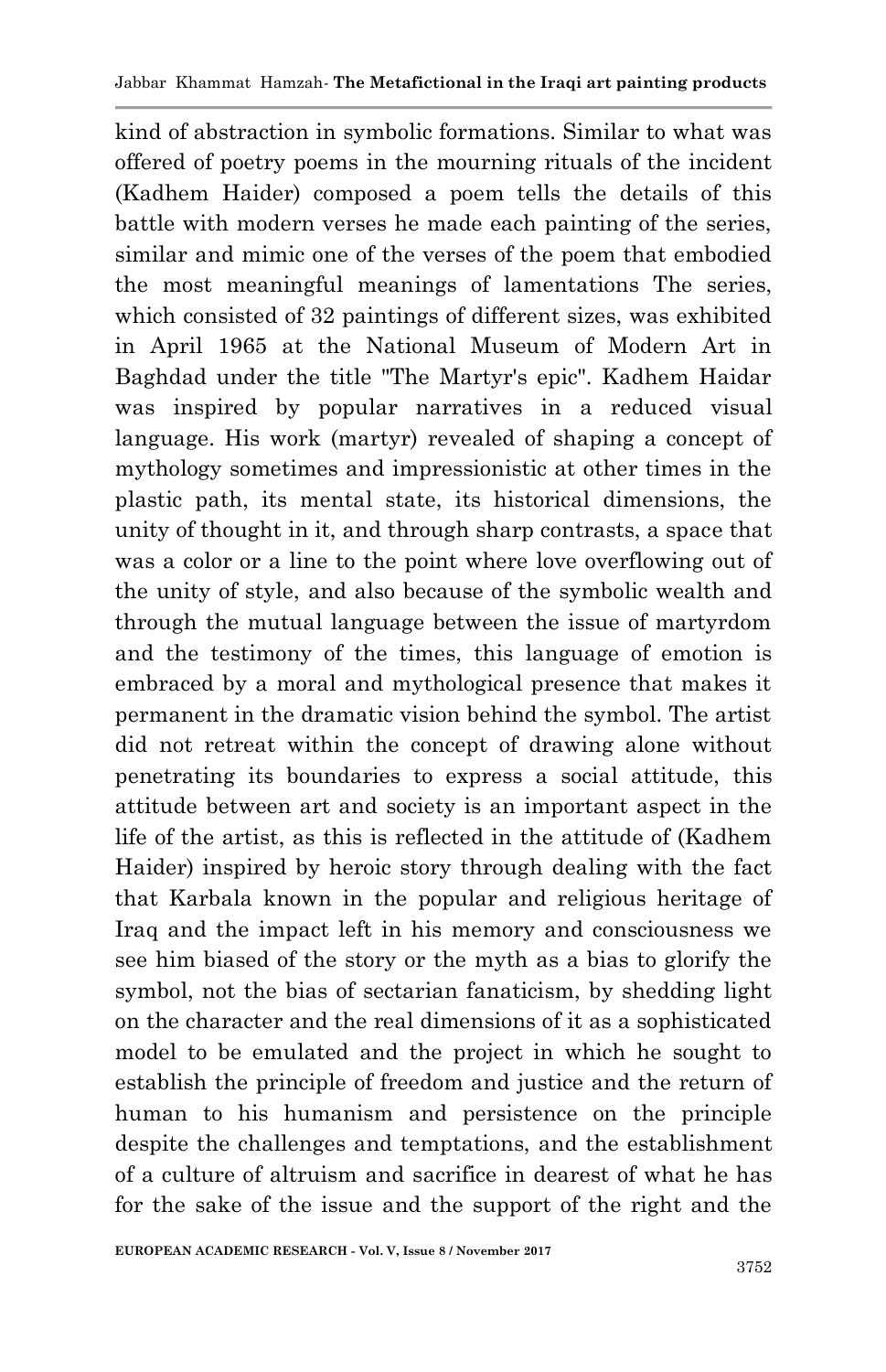oppressed and the return of the nation to right and reason to the first beginning to curriculum of the noble message, to tolerant religion and all the meanings it carries.

The artist embodied the epic of man in his struggle with his crises and his ability to resist and challenge. Contemporary man is the same man as the heritage and man of prehistoric it is the human the symbol. The artist (Kadhem Haider) emphasized man as a supreme value when he revealed his deep research into the situation of the besieged or tortured man on the one hand, the man who resists and has wills own the other hand, although he deals with the epic (martyr) from a purely artistic perspective, he does not bring us back to realism in its details or its final meaning, but he is taken by a tale that is suitable to be a contemporary symbol. The artist(Kadhem Haider) who showed the high artistic value for the work, as well as the skill in creating the atmosphere and the interior design of its structure, a feature characterized by our artist as a result of its enjoyment of several characteristics including his deepen in studying of ancient and modern Arabic literature, global literature and his knowledge of theatrical art which was manifested in his ability to find the organic relationship between the art of painting and the art of design and decoration related to the theater helped him to achieve the scientific and artistic achievement that enabled him to convey his ideas clearly, depth and insight into a real awareness of the cultural scene, based on both traditional and contemporary references.



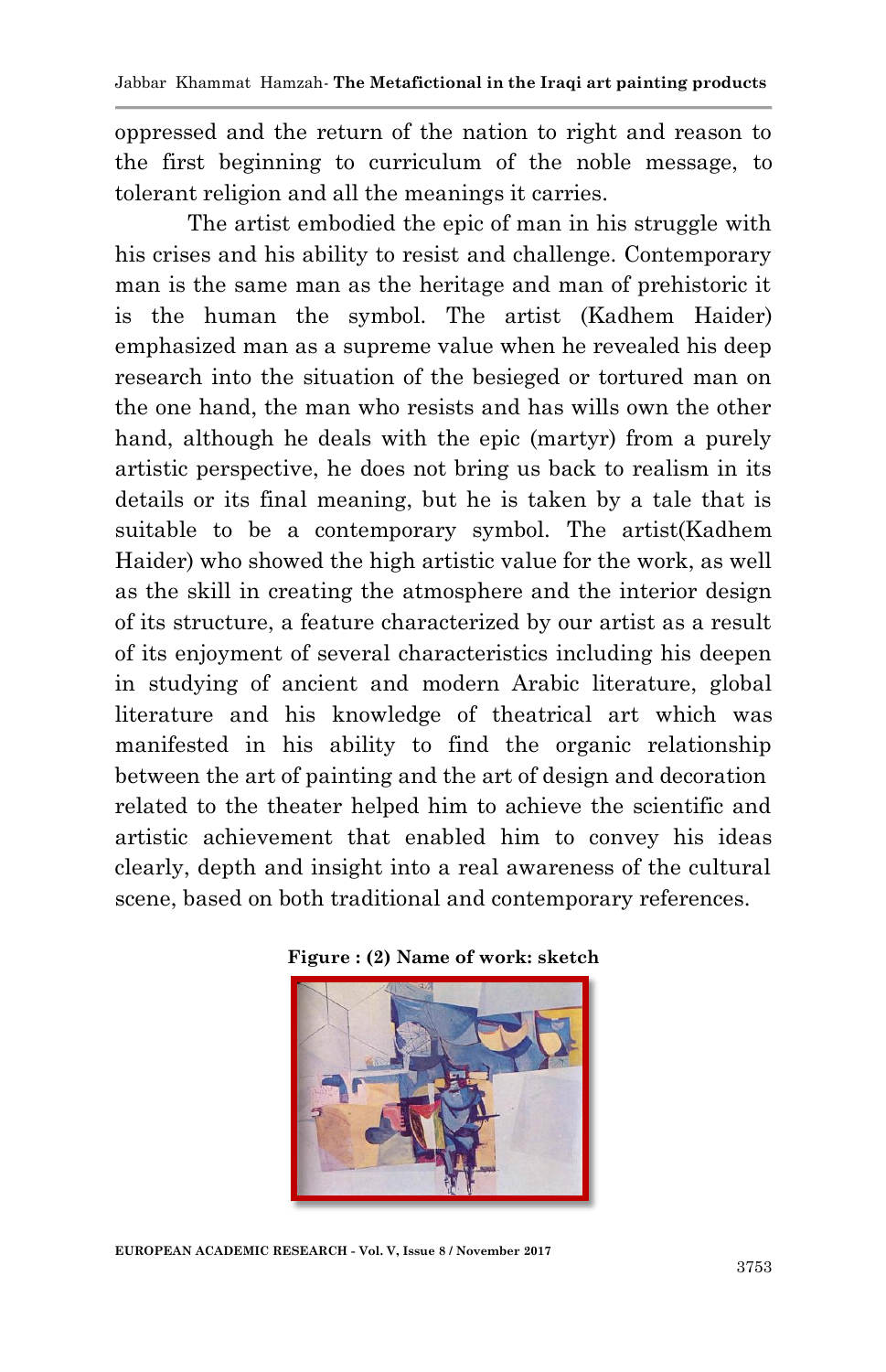This work highlights the artist's conscious attachment to the issues of his people, his nation and his reality through sustaining the links with this reality in his presentation of the resistance and rejection of oppression and tyranny. This work appeared in the exhibition that was held on the occasion of the war of October 1973, in which the artist presented a spiritual and material understanding of the march of the Arab people who believes in freedom as pure raw material as a virgin woman, she dreams of political and economic liberation as an absolute spiritual belief, as he has an intellectual and civilized weapon in which he consecrated the generation's awareness of his nationalism and national responsibility. Kadhem Haider's presentation of the idea of the Palestinian resistance since it was a symbolically destiny dream to pursue the issue of world Zionism as a racist movement on the throne of the capitalist economy and considered a tool of repressive war. The study of the subject achieved by the artist on a space of 24 m confirms the explosion of intellectual and the vital extension between the past, present and future as an act laden with truth and conscious emotion for the reality and the issue of the Palestinian Arab people. and when the artist presents his soul as a gift for the struggle for the issue and principles that he believes in it means the deepest pain of the human artist when he presents his thought and his presence together to the masses of the crucified in the occupied land, here the functional factor rises with the aesthetic factor, which reflects the depth of the artist's experience and awareness and their impact in the realization of Arab and revolutionary consciousness and culture through this committed art.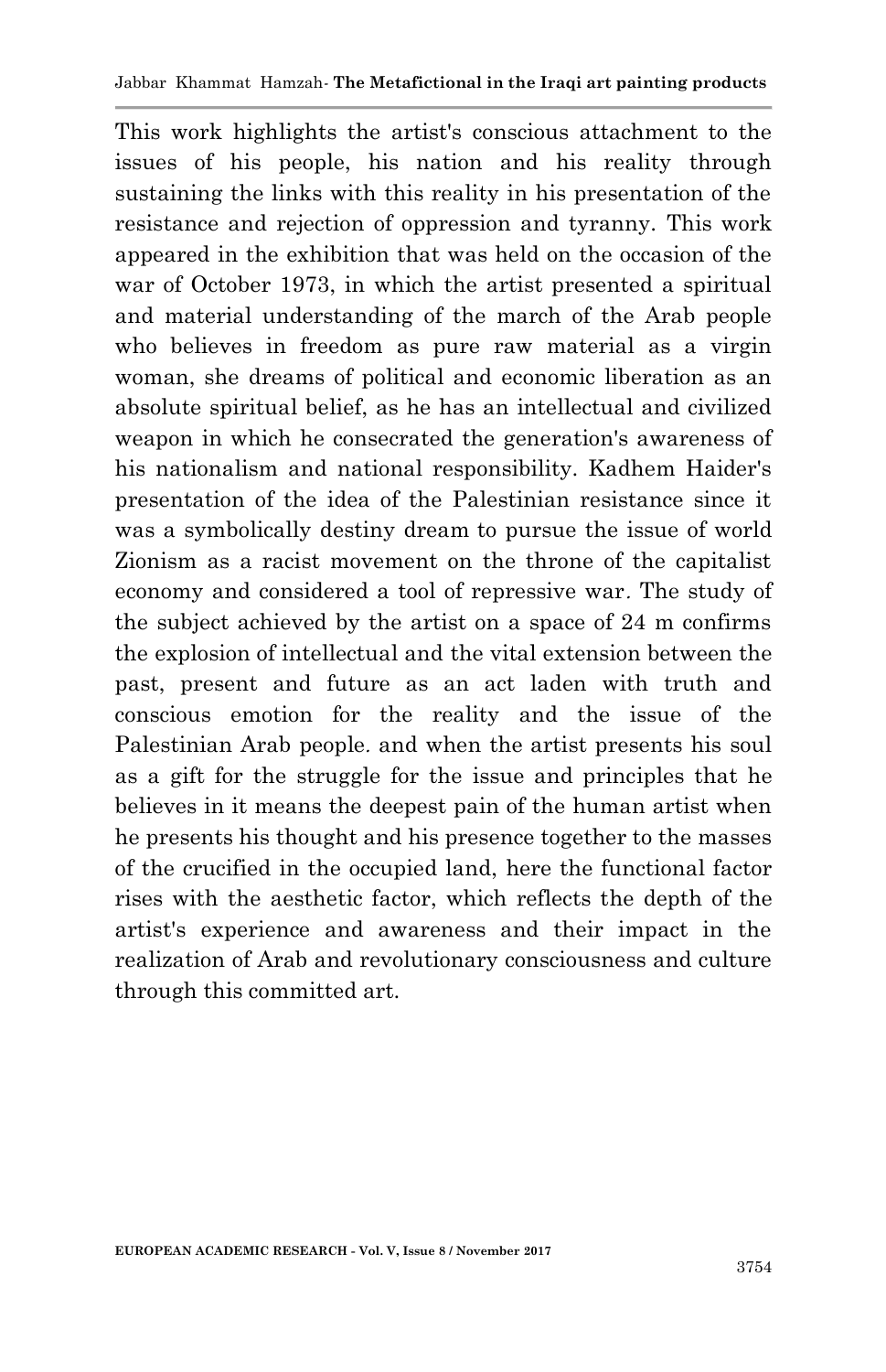

#### **Figure : (3) Name of work: Al Buraq**

The name of the work was associated with the famous story of (Israa and Mi'raj) mentioned in the Holy Quran the Prophet Muhammad (p) was taken from Mecca to Jerusalem and then was ascended to heaven the journey came to entertain him after the year of grief in which his wife Mrs. Khadija al-Kubra and his uncle Abu Talib died after the siege of the polytheists in Abu Talib reef. The journey was carried out by Al-Buraq, an animal described in terms of size as being between the ass and mule its white color and possibly having relatively long wings. In this work, the artist used contrast in the color and optical values of the semi-geometric shapes in which the curves gracefully line their lines outside and within their spaces, the receiver was able to distinguish the main form (Buraq) even though the artist had separated the mass into parts, some of them prominent and clear and the other form through the shadows of the lines and spaces in it. The artist returned in this work to the embodiment of the unity of thought across the sharp contrast was space or color or the line which gave him a dimension of symbolic and abstract reflect the impressions of the artist formed by consciousness,he was successful in using the showing techniques as a re-experimental artist.

The artist attempted and completed his orientations in the series of martyr's paintings to convey the emotional effects that take shape in his mind to the recipient through dealing with the subject (Israa and Mi'raj) of the dimension of theological, especially as the incident was very controversial skeptics of the impossibility of occurring at the time, the artist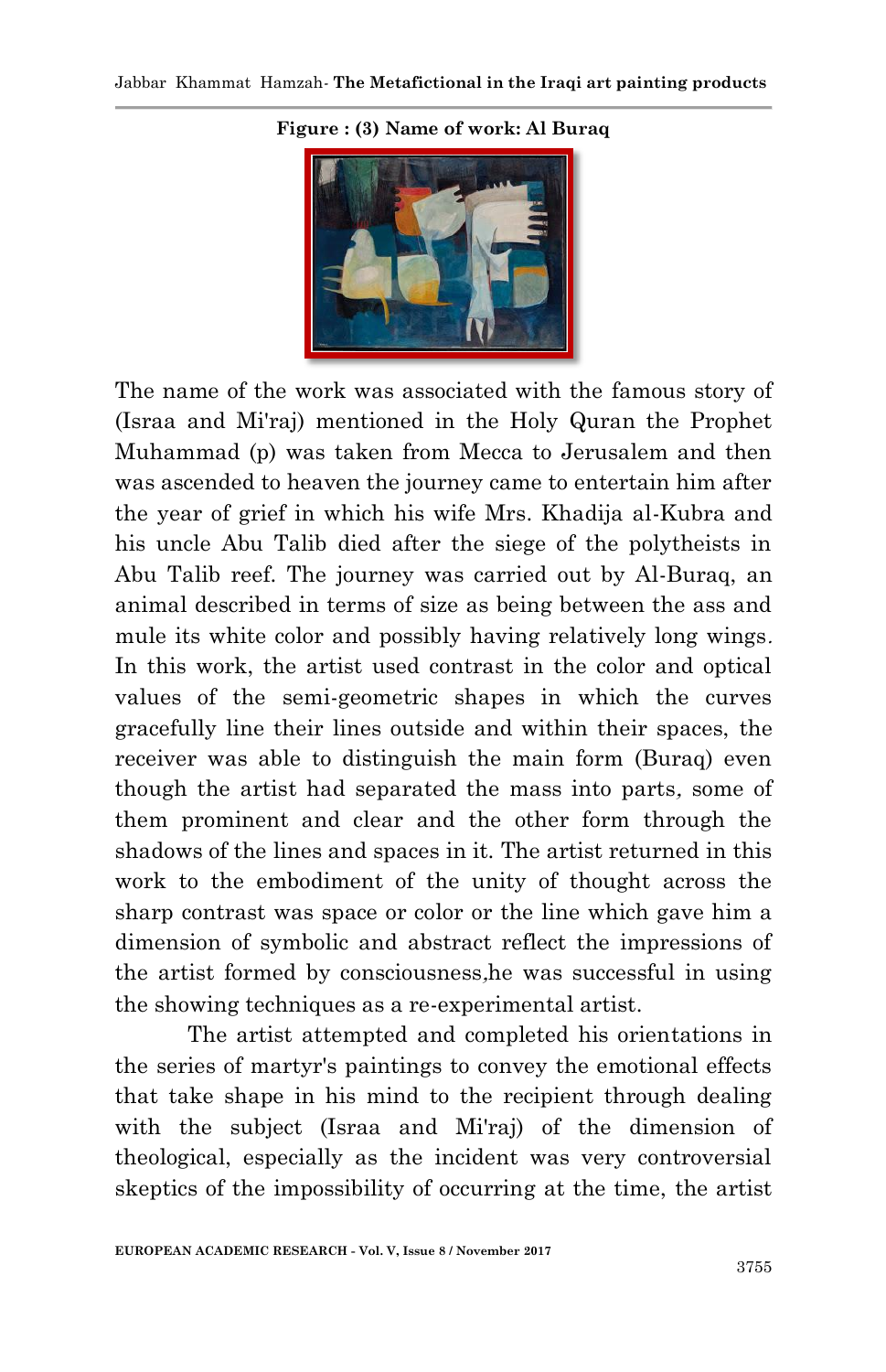embodied in this work his personal attitude, which represented the attitude of the believers of this incident in addition to the statement of his attitude on both sides of the conflict between the faith and the acceptance of the cause of unification in its general scope through ratification of the incident as a single vocabulary of faith on the one hand, or doubting and rejecting the incident as a total rejection of faith in the message and prophecy in general.

Once again, Kadhem Haidar is influenced by narratives, recounting and storytells of historical, religious and civilizational dimensions as a rich heritage the artist taking from and focused on it trying to bring it out according to a new vision, he expressed in his awareness perspective of the process of inspiration of heritage and the transmission of ancient literary texts to the artistic products with contemporary treatments, techniques and styles dominated by the symbolic and abstract character.

## **CHAPTER FOUR**

## **Research Results**

1- The awareness of the narrative, recounting and storytelling (metafictional) had the great impact in the productions of contemporary Iraqi artists, especially artists of the generation of the sixties.

2 - The impact of narrative, recounting and storytelling texts on the taking shape of the consciousness of the sixtieth artist and his experience in recreating the formulas of spoken or read compositions and re-giving objects and characters new names and the ability to manipulate the nominal data and transform them into artistic products in other forms.

3 - The use of old or previous texts in the production of new literary or plastic texts as the case of the artist (Kadhem Haider) which simulate the events of (Al Taff) incident as a historical and religious heritage with a poetic text transformed it later into a visual text.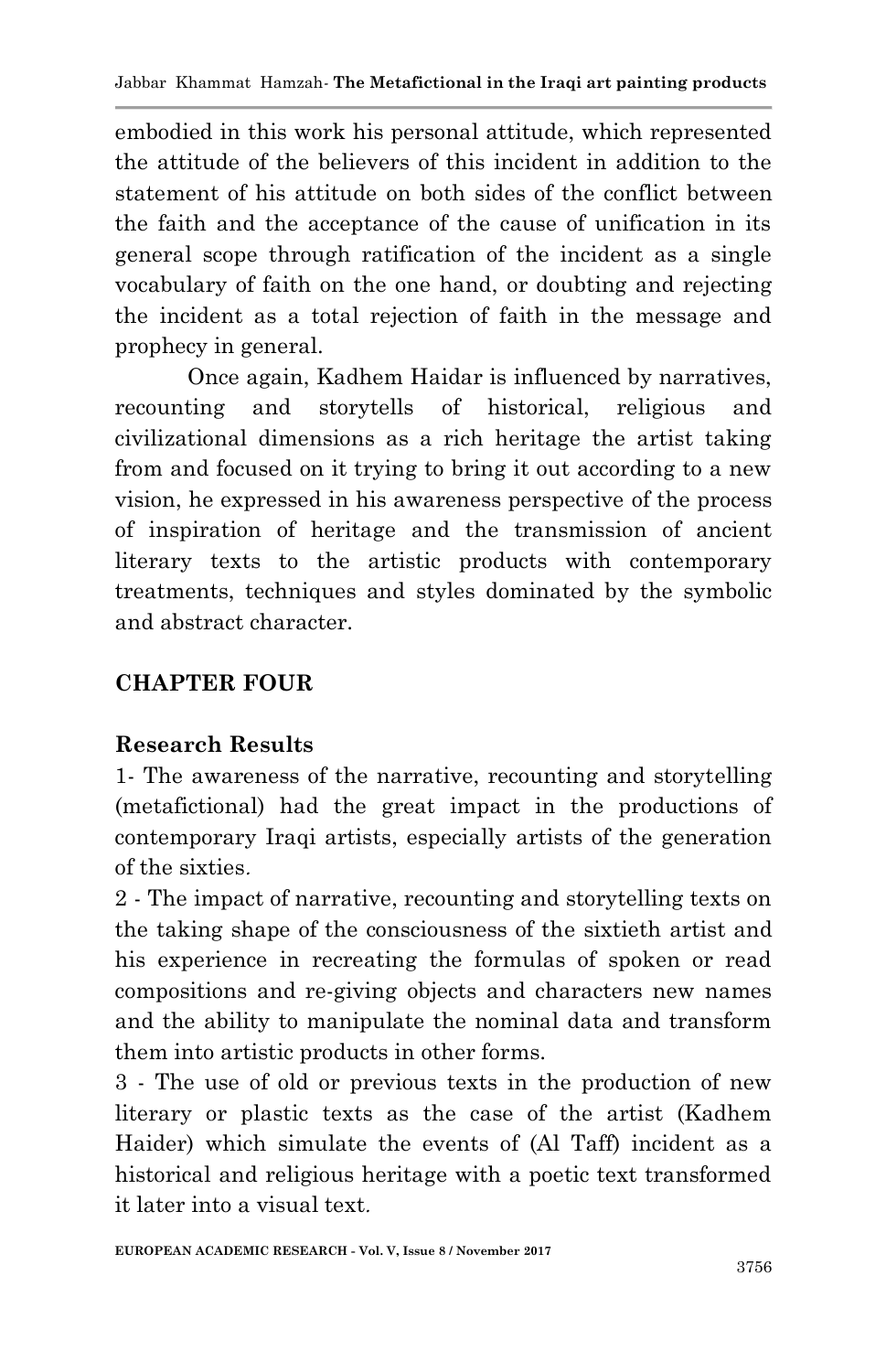4 - The literary and artistic texts were combined in the design of an important stage of thought, culture and contemporary art according to a new vision represented in the dual (heritage contemporary).

5 - The emergence of a new plastic artistic emphasizes in its content of the response of what is visual to what is intellectual mental based on awareness of the literary, religious, political and social heritage in modern and contemporary framework.

6 - Attempt to direct the aesthetic taste of the recipient by shedding light on the critical and urgent real cases or which represent prohibitions to access or circulation in general.

7 - The success of the artists of the sixties in the establishment of a pilot approach and the consolidation of the principle of renewal and create a shock to the recipient and the spread of dynamism and the flow of fine art of contemporary art in Iraq with valuable experiences and an attempt to break the local wall and the launch of the global horizons and the transfer of culture and heritage of Iraqi civilization to other communities and cultures.

8 - The productions of the artists of the sixties have been directly proportional to the richness of the mental images generated by the artist in quantity and quality, with his knowledge, accumulated experiences as a result of dealing with and influenced by the narrations and sayings, readable, and oral texts and his visual recitation and daily observations of ceremonies, celebrations and events of history, religion and social.

## **REFERENCES:**

1- Najem Abed Haidar et., The analysis and Artistic Criticism, Diyala Central District Press, Iraq, 2011, p. 47. 2-Flavell, J, H. Metacognition and cognitive Monitoring. American,1979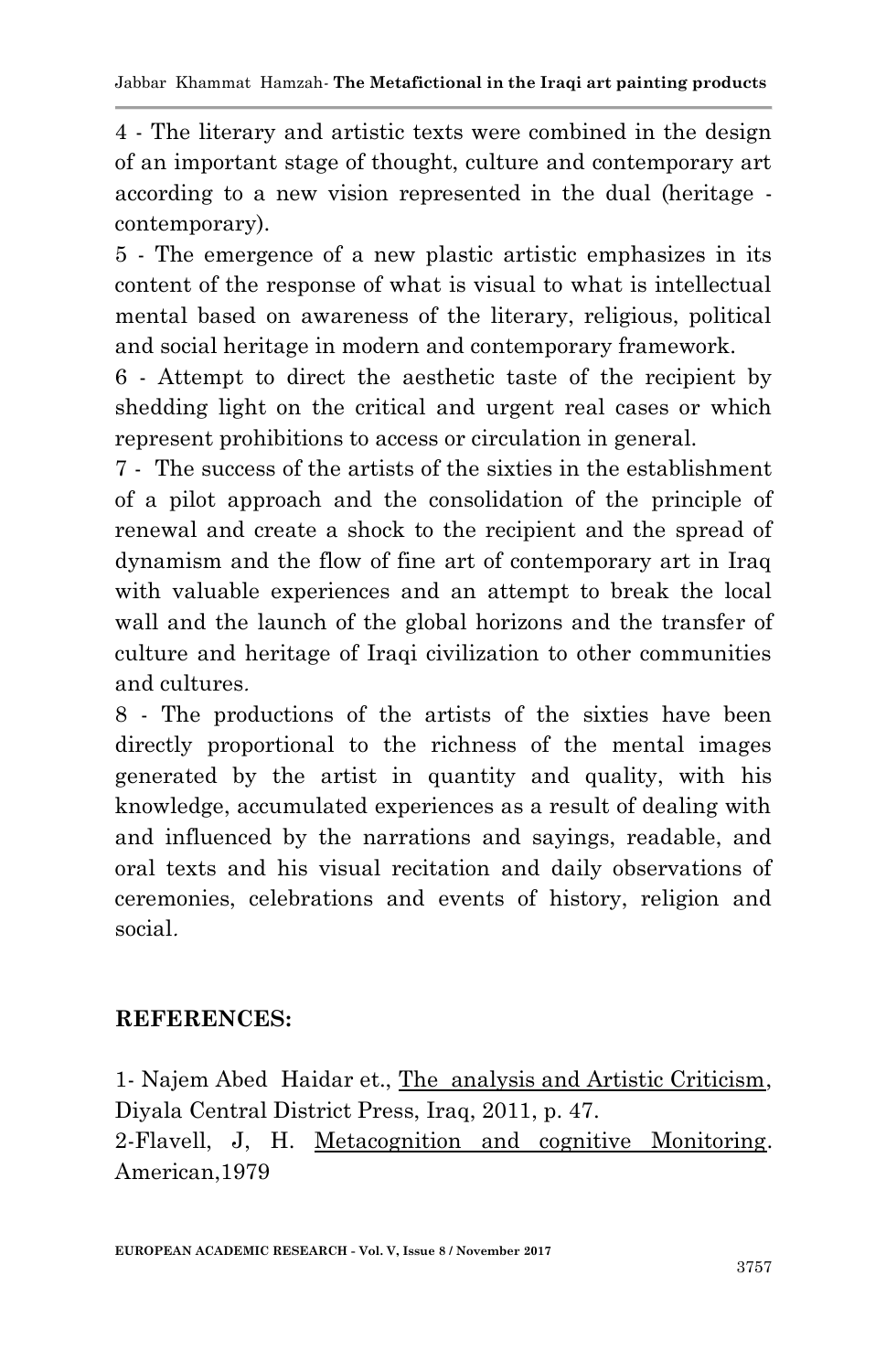3 - Maltese, Fadwa, From Heritage to Postmodernity, National Center for Translation, 2009.

4 - Linda Hutcheon,"Narcissistic Narrative: The metaficitional Paradox"(New York: Metheun,1984): practical Waugh, Metaficition: The Theory and Practice of Self-Conscious Fiction,(London : Metheun,1984).

5 - Yan Manfred, narrative science - an introduction to narrative theory, T: Amani Abu Rahma, I1, Dar Nineveh for studies, publishing and distribution, Damascus, 2011.

6 - Previous source.

7 - Afaneh, Ezzo Ismail and Nayla Najib al - Khazandar, teaching the classy multiple intelligence, I 2, Dar Al - Massira for publication and distribution, Amman, Jordan, 2009.

8 - Najem Abed Haidar et al., Previous source.

9 - Ibrahim, Zakaria, Philosophy of Art in Contemporary Thought, Cairo, Egypt Library, 1966, p. 193.

10 - Al-Gathami, Abdullah, Sin and Atonement, Casablanca, Arab Cultural Center, 6, 2006, p. 19.

11- William K. , Literary Criticism Brief History, T: Hosam al-Din al-Khatib, and Muhieddin Subhi, p. 383

12. Franklin Rogers, Poetry and Painting, T: Muzaffar, Dar al-Maamoon for Translation, Al hurria House for Printing, Baghdad, 1990, p. 46.

13. Previous source.

14 - [www.imamhussain.org](http://www.imamhussain.org/)

15 - Adel Kamel, Contemporary Art in Iraq - the sixties, Ministry of Culture and Information House of Public Cultural Affairs - Al hurria House for Printing, Baghdad, 1986.

16 - Previous source.

17 - Modern Painting in Iraq, three experiments, Fikrun wa Fann magazine,no.43, p 43, 1986.

18 - Shaker Hassan, Freedom in Art, Ministry of Information, Baghdad, p. 22

19 - Al Asim, Assem Abdul Amir, The aesthetics of shape in modern Iraqi painting, unpublished doctoral dissertation, Faculty of Fine Arts, University of Baghdad, 1997.